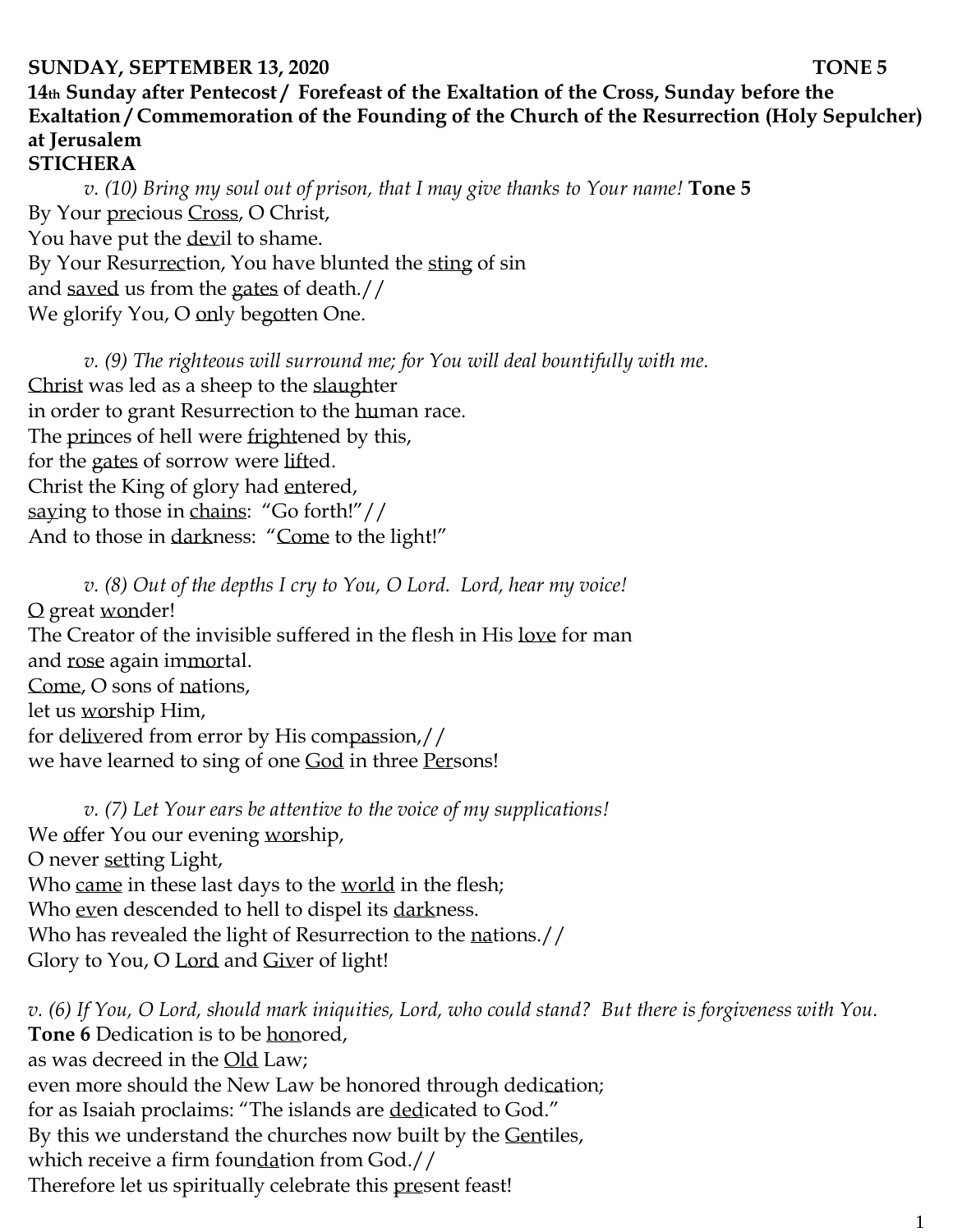*v. (5) For Your name's sake I have waited for You, O Lord, my soul has waited for Your word; my soul has hoped on the Lord.* 

Be dedicated anew, O people! Putting away the old man, live in newness of life, placing a bridle on everything from which death may come! Let us chasten all our members, hating every evil fruit of the tree! Mindful of this, let us avoid our ancient errors, that mankind may thus be restored!// Thus this day of dedication is honored.

*v. (4) From the morning watch until night, from the morning watch, let Israel hope on the Lord!*  **Tone 6** O Christ, the pre-eternal Word, You set up Your Church as a tower of strength, founding it upon the rock of the faith. Therefore it abides in You, unshaken forever, for, without undergoing change, You became Man in these latter times for its sake. Therefore we give thanks to You and praise You in hymns, saying: "You are our King since before time began;// now and forever — glory to You!"

*v. (3) For with the Lord there is mercy and with Him is plenteous redemption, and He will deliver Israel from all his iniquities.* **Tone 4** Being lifted high upon the Cross, You raised Adam with Yourself and, with him, our whole fallen nature,  $Q$  our Lord. Wherefore, exalting Your spotless Cross, we ask You, O Friend of man, for Your power from above, as we cry out: O Most High, save them that revere the divine, bright and hallowed Exaltation of Your Cross with fitting honor, // since You are God the All-merciful.

*v. (2) Praise the Lord, all nations! Praise Him, all peoples!* As it says in the psalms, we now see the footstool, O Master Christ, where Your undefiled feet have stood: Your precious Cross, which is exalted this day with fervent longing and sacred love. We exalt it piously and implore You while crying out: O Most High God, Who have hallowed all men by Your divine Cross, make us sharers of divine grace // and Your ineffably tender love.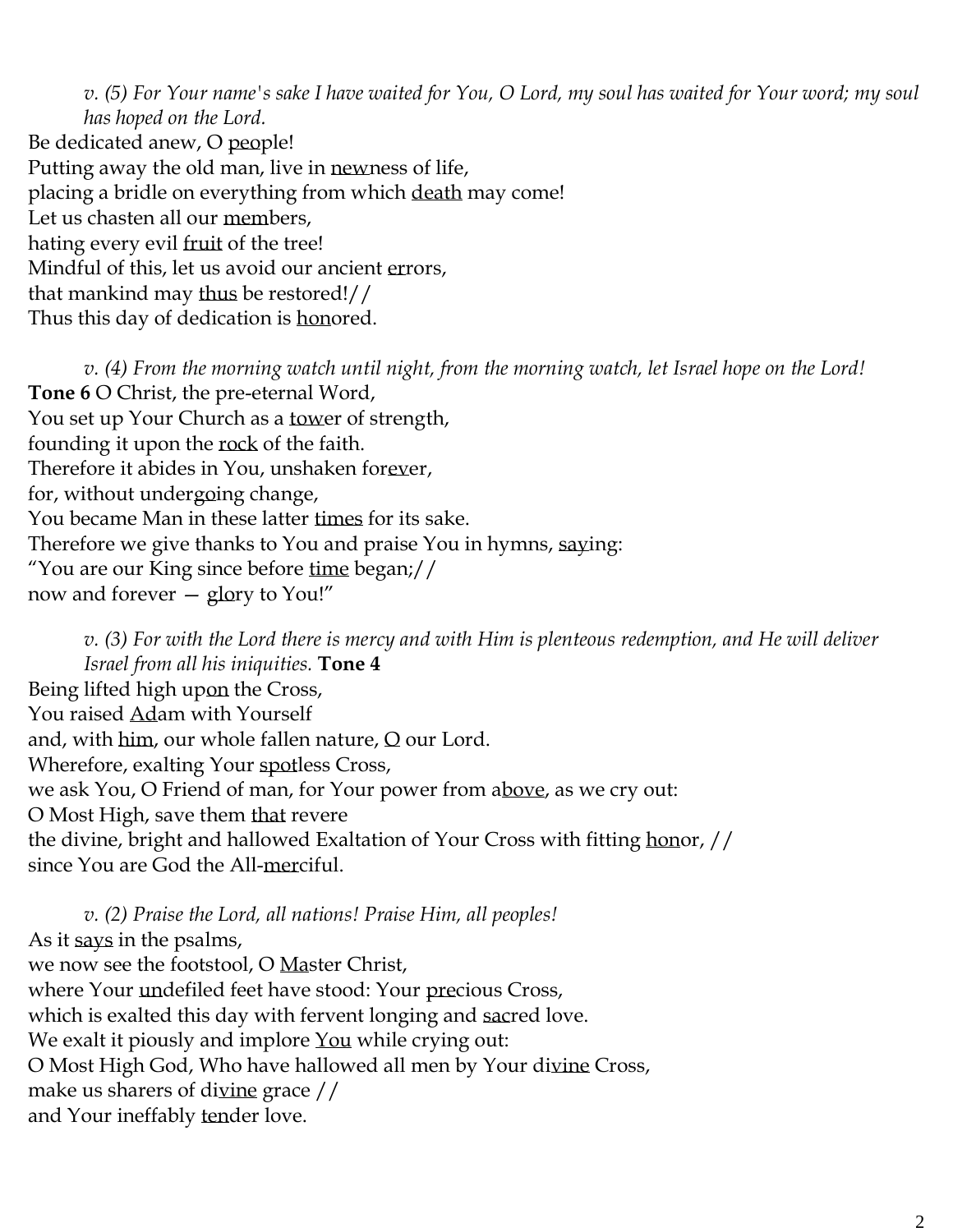*v. (1) For His mercy is abundant towards us; and the truth of the Lord endures for ever.*  As a trophy invincible, as a shield strong against the foe, as a scepter given by God, O Savior Christ, we bow and worship Your holy Cross, whereby all the world is saved; for its sake Adam dances; and with songs, we the companies of those born of earth laud and honor it, keeping feast in gladness on its godly Exaltation, // while asking pardon of all our sins.

*Glory to the Father, and to the Son, and to the Holy Spirit;* **Tone 6** Celebrating the memory of the dedication, O Lord, and glorifying You, the Giver of holiness, we ask that You hallow the senses of our souls, through the supplications of the glorious passion-bearers,// O You Who are good and almighty!

*now and ever, and unto ages of ages. Amen.* **Tone 5** *(Theotokion – Dogmatikon)* In the Red Sea of old, a type of the Virgin Bride was prefigured. There Moses divided the waters; here Gabriel assisted in the miracle. There Israel crossed the sea without getting wet, here the Virgin gave birth to Christ without seed. After Israel's passage, the sea remained impassable; after Emmanuel's birth, the Virgin remained a Virgin. O ever-existing God Who appeared as Man,// O Lord, have mercy on us!

## **READINGS FROM THE SCRIPTURES**

## **The Reading is from the Third Book of Reigns. [10, 22–23. 27–31; 8, 22–23a]**

Solomon stood before the Altar of the Lord, in front of the whole Assembly of Israel, and spread out his hands to heaven and said, 'Lord God of Israel, there is no god like you in heaven above or on earth below. If heaven and the highest heaven will not be adequate for you, how much less then this House which I have built in your name? And you, Lord God of Israel, will look upon my supplication, to hear the supplication and the prayer which your servant makes before you this day, that your eyes may be open towards this house day and night, towards this place of which you have said, "My name will be there", to hearken to the prayer which your servant makes at this place day and night. And you will hearken to the supplication of your servant and of your people Israel, whatever they may pray for at this place, and you will hearken in the place of your habitation in heaven, and you will act be merciful to them.'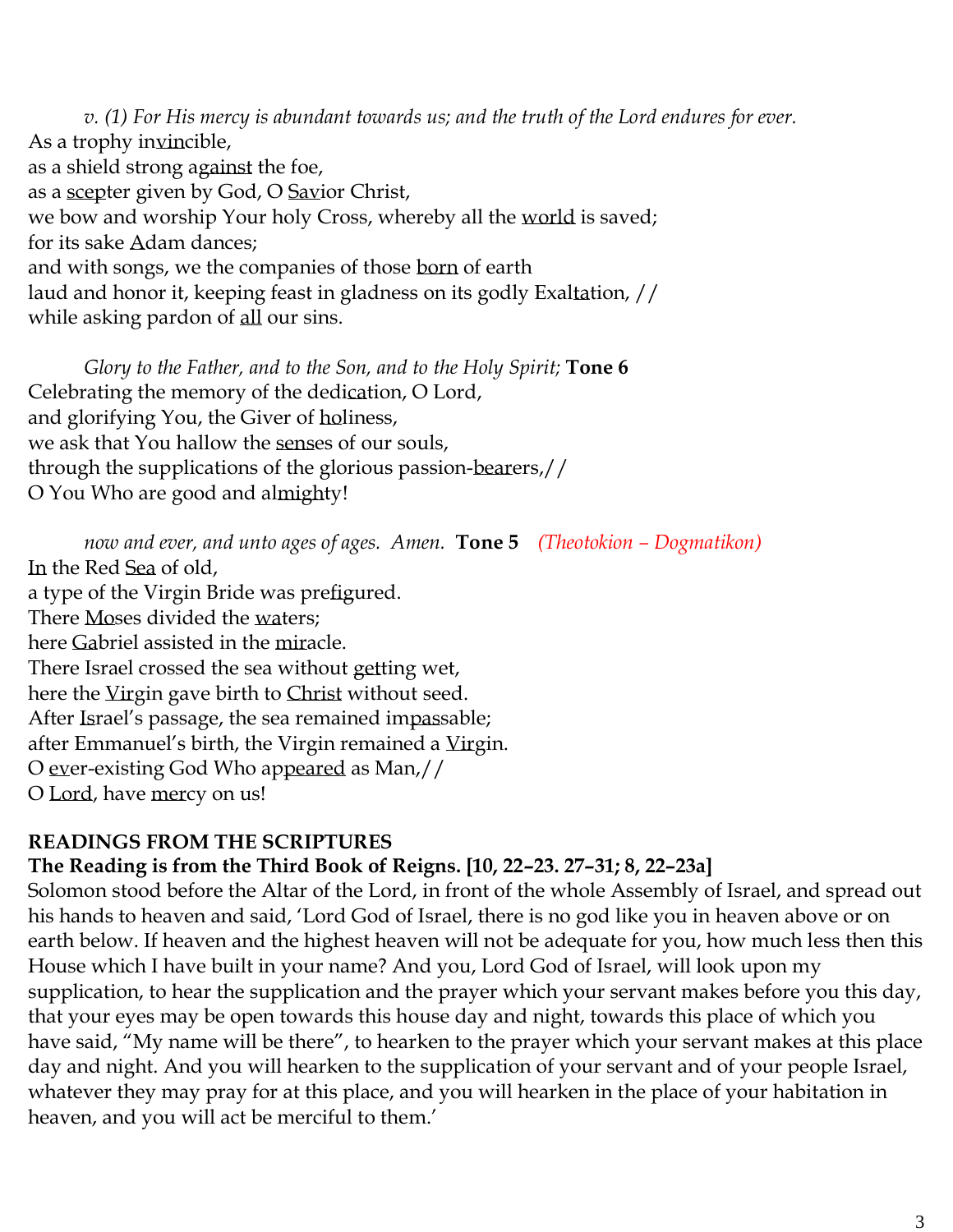# **The Reading is from Proverbs. [3: 19-34]**

With wisdom God founded the earth. He prepared the heavens with understanding. With his knowledge the deeps were broken open and the clouds poured down dew. My son, keep my counsel and my thought, do not pour them away, that your soul may live and grace be around your neck; and there shall be health for your flesh and safety for your bones; that with confidence you may walk all your ways in peace, and your foot may not stumble. For if you sit down, you shall be unafraid; if you slumber, you shall have sweet sleep; you shall not fear alarm coming upon you, nor the assaults of the impious; for the Lord shall be over all your ways and shall support your feet, so that you are not snared. Do not hold back from doing good to the needy, whenever your hand is able to help. Do not say, 'Come back again sometime', and 'Tomorrow I shall give': when you are able, do good, for you do not know what the coming day will bring forth. Do not devise evils for your friend who lives near you and trusts you. Do not quarrel with someone needlessly, lest they devise some evil against you. Do not gain the reproaches of wicked men, nor covet their ways; for every transgressor is unclean before the Lord, he does not take his seat among the just. The Lord's curse is on the houses of the ungodly, but the dwellings of the just are blessed. The Lord opposes the proud, but gives grace to the humble.

## **The Reading is from Proverbs. [9:1-11]**

Wisdom has built herself a house and set up seven pillars. She has slaughtered her beasts, mixed the wine in her mixing bowl and prepared her table. She has sent out her servants, inviting with a loud proclamation to her banquet saying, 'Whoever is foolish, let him turn in here to me,' and to those lacking understanding she said, 'Come, eat my bread, drink the wine I have mixed for you. Abandon folly and you will live; seek sagacity that you may have life, and correct understanding with knowledge. He who reproves wicked men will receives from them dishonour; he who rebukes the impious will shame himself. For to the impious rebukes are bruises. Do not rebuke the wicked, lest they hate you: rebuke a wise man and he will love you. Give a wise man an opportunity, and he will become wiser; instruct a just man and he will continue to receive. The beginning of wisdom is fear of the Lord; and the counsel of saints, understanding; knowing the law is the mark of a right mind. For by this means you will live a long time, and years will be added to your life.'

## **APOSTICHA**

**Tone 5** We magnify You in songs of praise, O incarnate Christ and Savior. By accepting the Cross and death for our sake, as the Lord and Lover of man, You overthrew the gates of hell,// and arose on the third day, saving our souls.

*v. The Lord is King; He is robed in majesty!*  By being pierced in the side, O Lover of man, You have poured out drops of life and salvation for all. By accepting death in the flesh, You have granted us immortality. You have freed us by being placed in the tomb, and have resurrected us with Yourself in glory, as God.// Glory to You, O Lord and Lover of man!